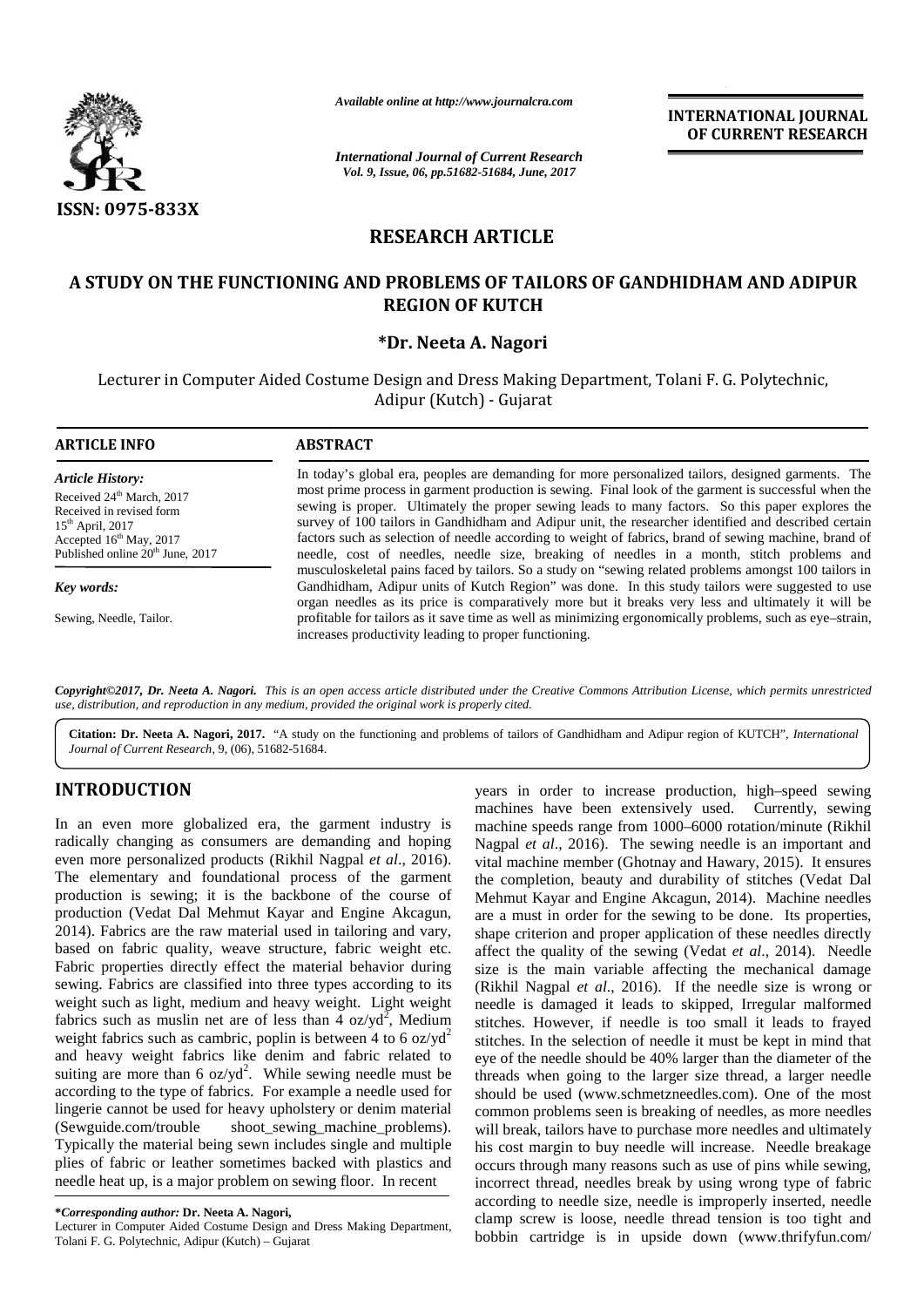repairmachines). The goal of this study examines that how long  $(2)W$ the sewing machine needle last (The life of a sewing machine needle has come to an end when the needle looses its proper function. But also here the human factor comes in because not every day the operator works the same depending on the physical and mental condition. If we put two operators side by side sewing the same work piece, same machine and same speed it can happen that the results are very different especially when we look in the needle consumption) (www.schmet zneedles.com). If we solve more of the needle problems than it is the easiest way to improve the stitch quality. So a study was conducted with the following objectives: the sewing machine needle last (The life of a sewing machine needle has come to an end when the needle looses its proper function. But also here the human factor comes in because not every day the operator works the same d

- To find out different weight of fabrics used by the tailors.
- To find out which brand of needle is more demanded.
- To observe the musculoskeletal pains amongst 100 tailors.
- To analyse how many needles break and consume in a month.

#### **METHODOLOGY METHODOLOGY**

100 tailors in Gandhidham and Adipur unit were chosen for the  $\frac{1}{9}$  ta study. Each tailor's unit was visited and observed with great study. Each tailor's unit was visited and observed with great and attention. The researcher identified the day by day tailor's problems related to each components of sewing such as weight<br>of fabrics (light, medium, heavy), needle number, brand of<br>sewing machine and needle, breaking of needle packets in a of fabrics (light, medium, heavy), needle number, brand of sewing machine and needle, breaking of needle packets in a month, cost of the needle, stitch problem and musculoskeletal month, cost of the needle, stitch problem and musculoskeletal<br>pains faced by tailors. However the overall garment is assessed on the basis of seam quality that is directly proportional to needle and components of sewing. The researcher looked at work practices that effect to their quality of stitching, slow down of production and (sometimes workers led to health – hazards like musculoskeletal pain which is the common occupational health risk among the sewing machine operators) (Aderonke O. Akinpelu *et al*., 2016) Everyday assessed on the basis of seam quality that is directly<br>proportional to needle and components of sewing. The<br>researcher looked at work practices that effect to their quality<br>of stitching, slow down of production and (someti progress can provide a big benefit. After the survey the problem were identified then finally a problem outline of work  $\frac{u_{\text{max}}}{f_{\text{max}}}$ was framed. progress can provide a big benefit. After<br>problem were identified then finally a problem<br>was framed. ernalization The galaxy through a state of the base of prior in the base of the same of the same of the same of the same of the same of the same of the same of the same of the same of the same of the same of the same of t Statistic the human factor comes in because not 16 trains go for Juki machines, 22 tailed methal ondition. If we put the server operator is the methal on the particular on the particular on the particular on the particular

#### **Findings Findings**

(1) Fabrics and sewing parameters are essential part in demanding the good seam quality. According to the fabric weight around 12 tailors was using light weight fabrics (less than 4  $\sigma$ z/yd<sup>2</sup>) 62 tailors go for medium weight fabrics (between 4 to 6  $\sigma$ z/yd<sup>2</sup>) and 26 tailors prefer heavy weight fabrics (more than 6 oz/yd<sup>2</sup>). (1) Fabrics and sewing parameters are essential part in demanding the good seam quality. According to the fabric weight around 12 tailors was using light weight fabrics (less than 4 oz/yd<sup>2</sup>) 62 tailors go for medium weig



(2)While looking to the brand of sewing machine about 9 tailors use Jolly/Sonex/Toyo machine. 10 tailors prefer Jaki/Orient/ Limbad machine, 11 tailors have Singer machine, 16 tailors go for Juki machines, 22 tailors are using Usha machines and largely 32 tailors keep Brother machine.



(3)Needle, which is an important sewing element while observing the Brand of the needle, 8 tailors use Toyo needles, 9 tailors prefer schmetze needles, 18 tailors keep crane needles and 65 tailors go for organ needles.



(4)While analyzing the needle number around 12 tailors use fourteen number needles, 62 tailors go for sixteen number, 26 tailors prefer 18 number. As the wrong needle size can create frayed stitches and irregular stitches.



5.While identifying the cost of needle (in Rs.) crane needle cost 10 Rs/per packet, Toyo/ Flying Tiger needle cost 20 Rs. per packet, schmetze needle cost 60 Rs. per packet and Organ needle is more expensive comparatively other brand of needle 80 Rs. per packet.

6.Breaking of needles which is a common sewing problem faced during sewing. This is the observation of breaking needle packets in a month as per the respondent about 41 tailors break less than 1 packets in a month, 27 tailors break less than 2 packets in a month, 24 tailors break less than 3 packets and 8 tailors break less than 4 packets in a month.